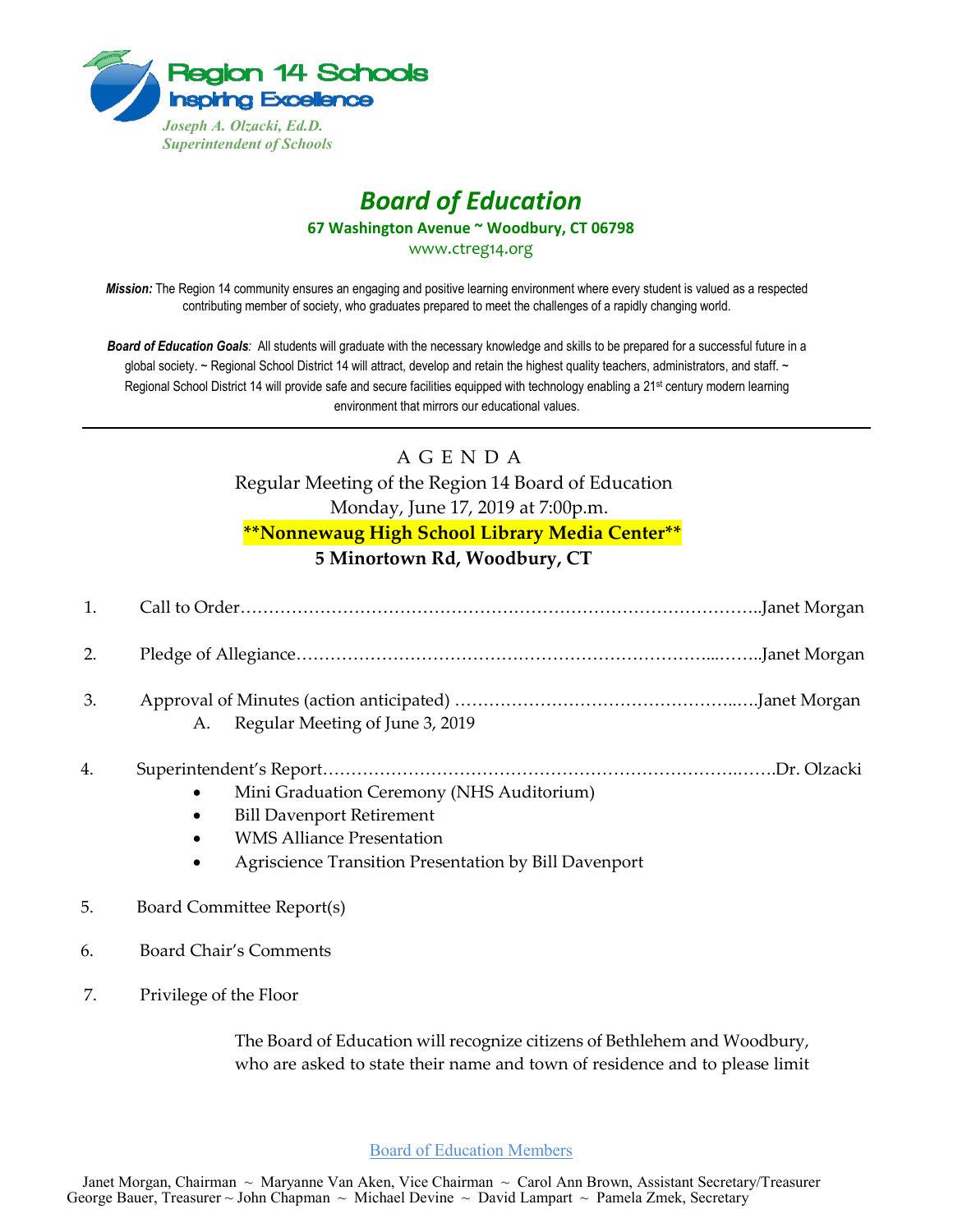comments to three (3) minutes. All comments should be addressed to the Board of Education Chair. Decorum will be enforced.

- 8. Old Business
- A. Discussion/possible action regarding textbook approval (action anticipated)
	- i. Scott Abernathy & Karen Waples, *American Government: Stories of a Nation, AP®Edition*, First Edition 2019, Bedford, Freeman and Worth, for use in AP Government classes, Nonnewaug High School.

Move that the Region 14 Board of Education approve and adopt the following Bedford, Freeman and Worth textbook for Nonnewaug High School: *American Government, Stories of a Nation*, *AP®Edition* First Edition, as presented.

- B. NHS Football Update
- 9. New Business
- A. Discussion/possible action regarding assignment of student transportation contract to Student Transportation of America (action anticipated)

Move that the Region 14 Board of Education assign the student transportation contract for the year expiring June 30, 2020 to Student Transportation of America as noted in section 21 of the Board of Education contract with All-Star Transportation, as presented.

B. Discussion/possible action regarding extension of Financial Auditor's contract. (action anticipated)

Move that the Region 14 Board of Education extend the 2016 contract of Charles Heaven Company, located at 207-231 Bank Street, Waterbury, CT, 06702 as auditor for the fiscal year ending 2019, as presented.

- 10. Other Business
- 11. Adjournment

Future Regular Meetings: Monday, July 1, 2019, Regular BOE Meeting, 7:00 p.m., BOE Room Monday, August 12, 2019, Regular BOE Meeting, 7:00 p.m., BOE Room

Future Ad Hoc/Special Committee Meetings:

Board of Education Members Tuesday, June 18, 2019, Building Committee Meeting, 6:30 p.m., BOE Room Friday, June 28, 2019, Safe Schools Meeting, 12:00 p.m., COCR Monday, July 1, 2019, Finance/Facilities Meeting, 6:00 p.m., COCR Tuesday, July 23, 2019, Building Committee Meeting, 6:30 p.m., BOE Room Monday, August 12, 2019, Finance/Facilities Meeting, 6:00 p.m., COCR